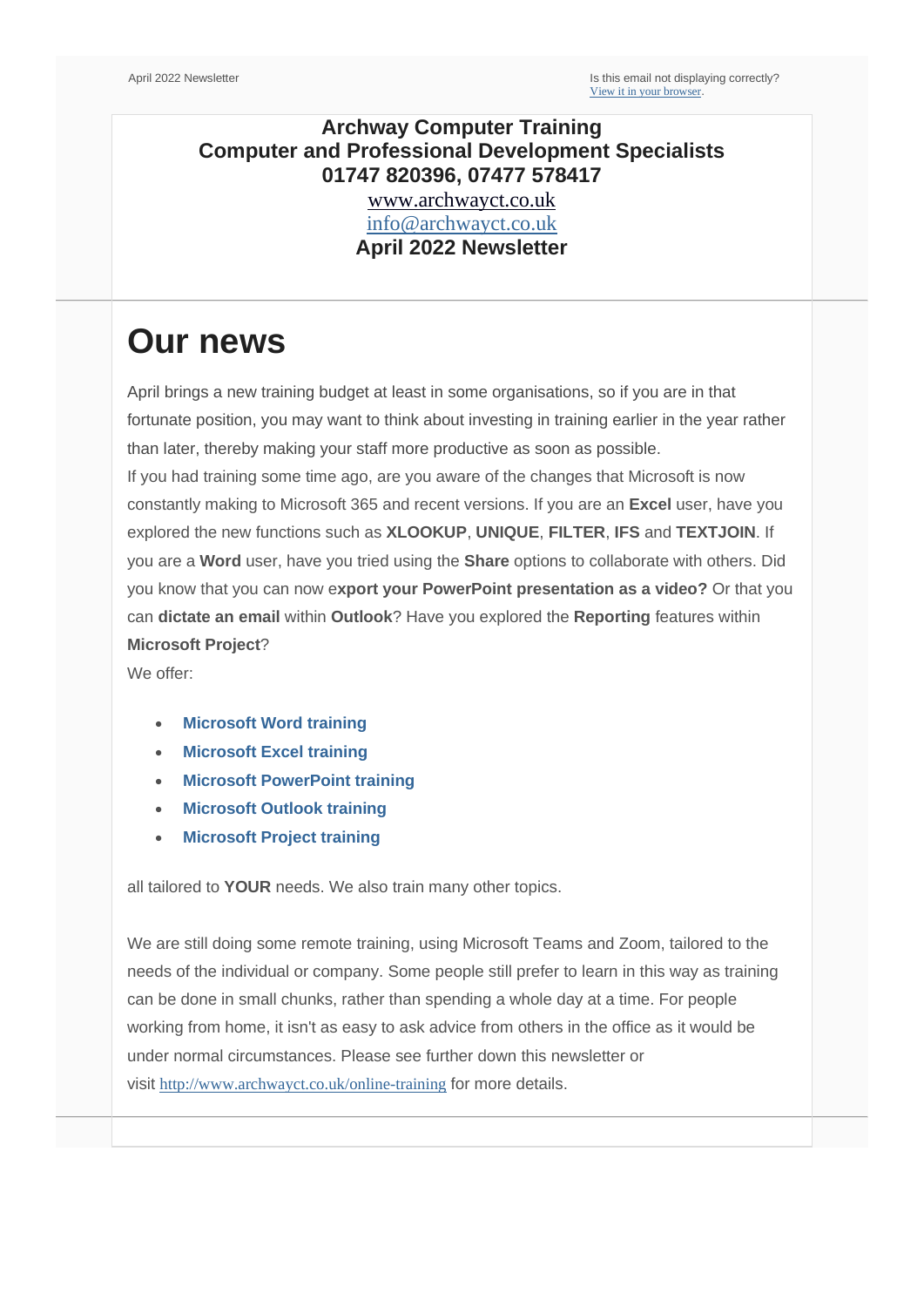### **Hints and Tips**

Here are some of the "If only I'd known that" moments that I have recently captured in my blog [http://ifonlyidknownthat.wordpress.com](http://ifonlyidknownthat.wordpress.com/).

## **Excel 365 and Excel 2021 - the Filter function**

The **FILTER** function is new in Excel 365. When we use the Filter dropdowns we see the results as part of the data set but the new **FILTER** function allows us to easily create a subset of that data somewhere else in that worksheet or workbook. You can choose to extract data from all the columns or a subset of columns.

Consider the following dataset:

| H2             | $\vee$         | $\mathbb{R} \times \mathbb{R} \times f_x$ |                   |                  |                     |                     |            |
|----------------|----------------|-------------------------------------------|-------------------|------------------|---------------------|---------------------|------------|
|                | A              | В                                         | С                 | D                | Е                   | F                   | G          |
|                | <b>OrderID</b> | <b>CustomerID</b>                         | <b>EmployeeID</b> | <b>OrderDate</b> | <b>DispatchDate</b> | <b>Product Code</b> | Days taken |
| $\overline{2}$ |                | 1 Smith                                   | 4                 | 16/12/2020       | 20/12/2020          |                     |            |
| 3              |                | 2 Jones                                   | 4                 | 17/12/2020       | 24/12/2020          |                     |            |
| 4              |                | 3 Smith                                   | 3                 | 18/12/2020       | 29/12/2020          |                     | 11         |
| 5              |                | 4 Brown                                   | 5                 | 19/12/2020       | 05/01/2021          |                     | 17         |
| 6              |                | 5 Hislop                                  | 3                 | 23/12/2020       | 30/12/2020          |                     |            |
|                |                | 6 Phillips                                | 4                 | 27/12/2020       | 12/01/2021          |                     | 16         |
| 8              |                | 7 Walsh                                   | 6                 | 13/01/2021       | 11/02/2021          |                     | 29         |
| 9              |                | 8 Ghose                                   | 6                 | 14/01/2021       | 18/01/2021          |                     |            |
| 10             |                | 9 Phillips                                | 6                 | 24/01/2021       | 28/01/2021          |                     |            |
| 11             |                | 10 Kanani                                 | 8                 | 25/01/2021       | 28/01/2021          |                     | з          |
| 12             |                | 11 Janman                                 | 8                 | 01/02/2021       | 07/02/2021          |                     | 6          |
| 13             |                | 12 Crook                                  |                   | 08/02/2021       | 17/02/2021          |                     | 9          |
| 14             |                | 13 Blake                                  |                   | 09/02/2021       | 15/02/2021          |                     | 6          |
| 15             |                | 14 Ghose                                  | 4                 | 11/02/2021       | 18/02/2021          |                     |            |
| 16             |                | 15 Dwyer                                  | 2                 | 15/02/2021       | 23/02/2021          |                     | 8          |
| 17             |                | 16 Bason                                  | 5                 | 17/02/2021       | 23/02/2021          |                     | 6          |
| 18             |                | 17 Patrick                                | 6                 | 18/02/2021       | 24/02/2021          | 6                   | 6          |
| 19             |                | 18 Ward                                   | 4                 | 19/02/2021       | 26/02/2021          |                     | 7          |
| 20             |                | 19 Whittock                               | 2                 | 22/02/2021       | 03/03/2021          | 8                   | 9          |
| 21             |                | 20 Hawkins                                | 8                 | 22/02/2021       | 02/03/2021          |                     | 8          |
| 22             |                | 21 Jones                                  | 4                 | 23/02/2021       | 24/03/2021          | 5                   | 29         |
| 23             |                | 22 Crean                                  | 7.                | 24/02/2021       | 03/03/2021          | 3                   | 7          |

I might want to extract all orders taken by EmployeeID No 4.

The syntax for the **FILTER** function is

**=FILTER(array, include, if empty)**

So, in this case, my data set extends from A2 to G154 and my formula in cell J2 would read

**=FILTER(A2:G154, C2:C154=4)** assuming I want all columns including and I know there is definitely a Employee 4.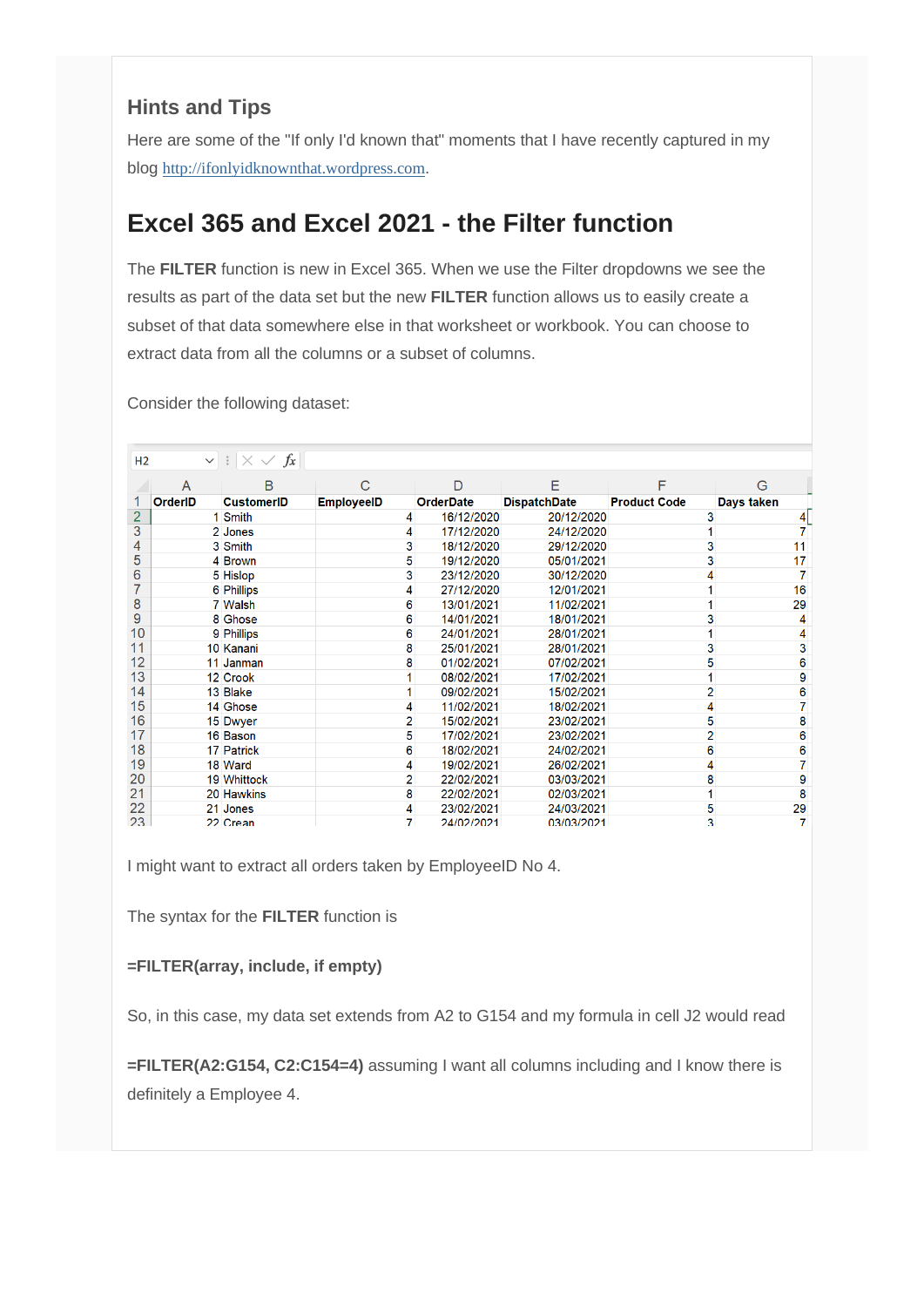| The result:    |                   |              |                         |                                                              |                |    |
|----------------|-------------------|--------------|-------------------------|--------------------------------------------------------------|----------------|----|
| <b>OrderID</b> |                   |              |                         | Customerl Employeel OrderDate DispatchDa Product C Days take |                |    |
|                | 1 Smith           |              | 4 16/12/2020 20/12/2020 |                                                              | 3              |    |
|                | 2 Jones           | 4            |                         | 17/12/2020 24/12/2020                                        |                |    |
|                | 6 Phillips        | 4            | 27/12/2020 12/01/2021   |                                                              |                | 16 |
|                | 14 Ghose          | 4            |                         | 11/02/2021 18/02/2021                                        | 4              |    |
|                | 18 Ward           | 4            |                         | 19/02/2021 26/02/2021                                        | 4              | 7  |
|                | 21 Jones          | 4            | 23/02/2021 24/03/2021   |                                                              | 5              | 29 |
|                | 29 Rowling        | 4            |                         | 11/03/2021 18/03/2021                                        | 5              |    |
|                | 32 Phillips       | 4            | 25/03/2021 29/03/2021   |                                                              | 8              | 4  |
|                | 33 Walsh          | $\mathbf{A}$ | 30/03/2021 07/04/2021   |                                                              | $\overline{2}$ | 8  |
|                | 39 Williams       | $\mathbf{A}$ |                         | 14/04/2021 19/04/2021                                        | 4              | 5  |
|                | 40 Smith          | $\mathbf{A}$ |                         | 16/04/2021 20/04/2021                                        | 1              | 4  |
|                | 42 Hawkins        | 4            | 22/04/2021 30/04/2021   |                                                              | 1              | 8  |
|                | 56 Bissett        | 4            | 04/06/2021 08/06/2021   |                                                              | 4              | 4  |
|                | 61 Heidler        | 4            | 04/07/2021 17/07/2021   |                                                              | 8              | 13 |
|                | 64 Dorrington     | 4            |                         | 11/07/2021 18/08/2021                                        | 8              | 38 |
|                | 66 Bissett        | 4            |                         | 17/07/2021 25/07/2021                                        | 1              | 8  |
|                | 72 Jordan         | Δ            |                         | 28/07/2021 15/08/2021                                        | 7              | 18 |
|                | 75 Ward           | 4            | 01/08/2021 22/08/2021   |                                                              | 5              | 21 |
|                | <b>76 Arscott</b> | 4            | 04/08/2021 08/11/2021   |                                                              | 8              | 96 |
|                | 82 Mamak          | 4            |                         | 14/08/2021 15/08/2021                                        | $\overline{2}$ | 1  |
|                | 83 Sugrue         |              |                         | 19/08/2021 29/08/2021                                        | 6              | 10 |
|                | 85 Tomany         |              | 4 26/08/2021 29/08/2021 |                                                              | b              | ٩  |

If I wanted to filter to see all those orders taken by Employee ID 4 that had taken more than 30 days, I can combine my filter with an AND.

The formula then would be

#### **=FILTER(A2:G154,(C2:C154=4)\*(G2:G154>30),"No result")**

|                |                     | M |                                                               |    |
|----------------|---------------------|---|---------------------------------------------------------------|----|
| <b>OrderID</b> |                     |   | Customerl Employeel OrderDate DispatchDa Product C Days taker |    |
|                | 64 Dorrington       |   | 4 11/07/2021 18/08/2021                                       | 38 |
|                | 76 <u> </u> Arscott |   | 4 04/08/2021 08/11/2021                                       | 96 |
|                |                     |   |                                                               |    |

If I wanted to see all those orders taken by employees 4 or 5, my formula would look like:

#### **=FILTER(A2:G154,(C2:C154=4)+(C2:C154=5))**

Find out more about our [Microsoft Excel training](http://www.archwayct.co.uk/microsoft-office-training/microsoft-excel-training) in Wiltshire, Dorset, Somerset and Hampshire.

<hr size=2 width="100%" align=center>

# **Microsoft Project - multiple lines in a task name - wrap text**

Last week I was asked how to see a task name on multiple lines - those of you who are Excel users will recognise this as being wrap text.

First of all, make the **Task Name** column narrower - to the width you want it to be - by dragging to the left from its right hand edge.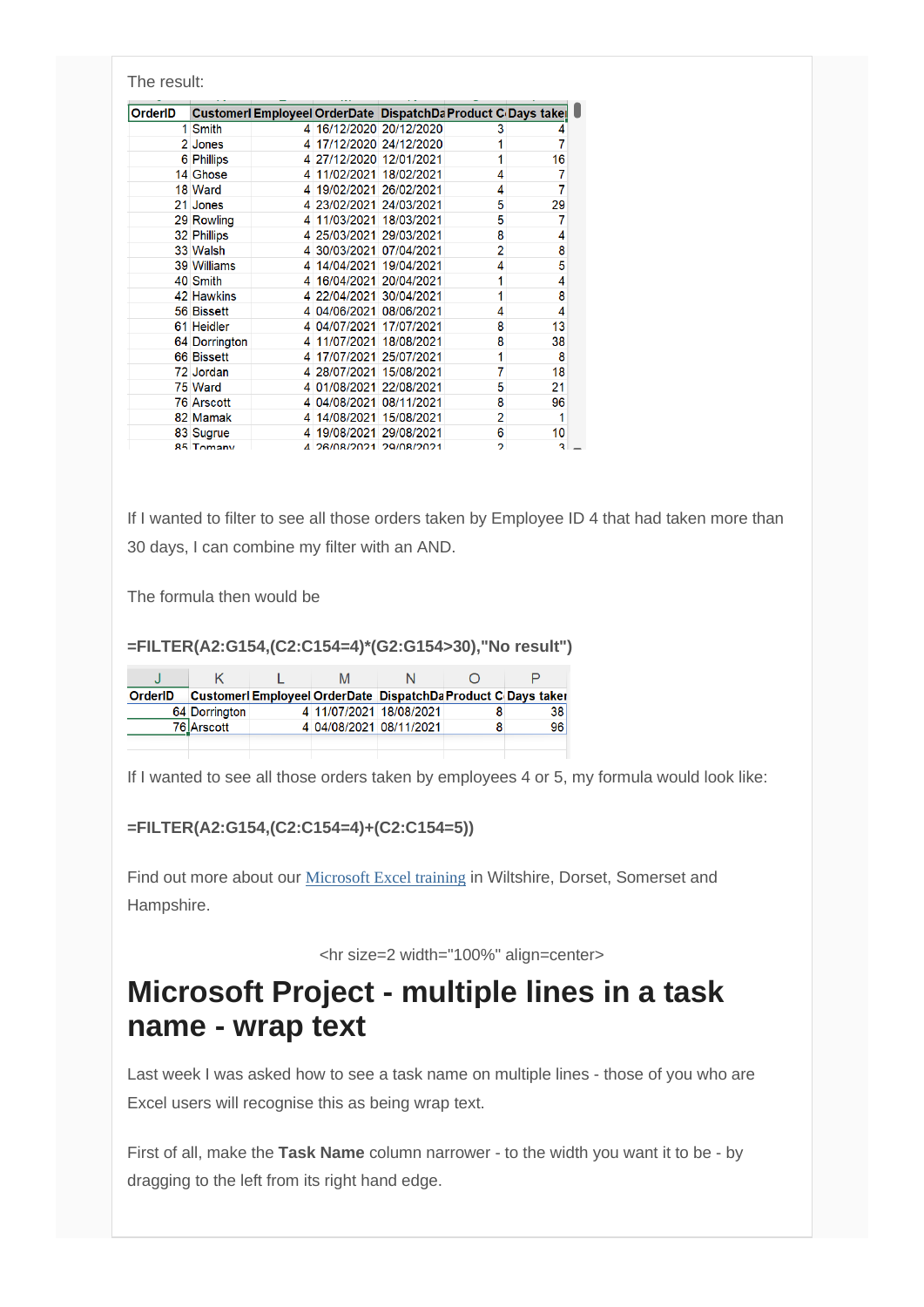Then right-click on the **Task Name** column heading and select **Wrap Text** from the menu that appears. Alternatively go to the **Gantt Chart Format** tab, then in the **Columns** group,

click the **Wrap Text** button. Your task names will appear on multiple lines.

Find out more about our **[Microsoft Project training](http://www.archwayct.co.uk/it-training/microsoft-project-training)** in the Wiltshire, Dorset, Somerset and Hampshire.

<hr size=2 width="100%" align=center>

### **Online Training Sessions**

Since some people are still unable to have face-to-face training, or might prefer not to spend a whole day in training, we are pleased to be able to announce some interactive short Online training sessions - suggested topics are below but we are happy to accommodate other alternatives at your request. We are also happy to do any of our full-day courses as full day remote training.

Sessions will be conducted using Microsoft Teams or Zoom.

Training files and a meeting invitation will be sent out to participants in advance of the training session. Dates and times are to be arranged at mutual convenience.

**To find out more details, ring on the mobile number at the top of this newsletter,** [email](mailto:info@archwayct.co.uk?subject=Online%20training)  [us](mailto:info@archwayct.co.uk?subject=Online%20training) **or fill in our online [contact form](http://www.archwayct.co.uk/contact)**.

| Number in session Price per hour |               |  |  |
|----------------------------------|---------------|--|--|
| $1$ to 1                         | $ E50 + VAT $ |  |  |
| $2$ to 4 people                  | $ E75 + VAT $ |  |  |
| $5$ to 8 people                  | $E100 + VAT$  |  |  |

Slots from which you could choose include:

#### **Microsoft Word**

- Using Word tables, general Word hints and tips 1 hour
- Working with Pictures and Drawing Objects Inserting, Text Wrapping, Sizing, Effects - 1 hour
- Collaborating with Others Sharing Documents, Comments, Track Changes 1 hour
- Mail merge 1 hour
- Using Section breaks effectively 1 hour
- Working with Large Documents Heading Styles, Section Breaks, Automating Tables of Contents - 1 hour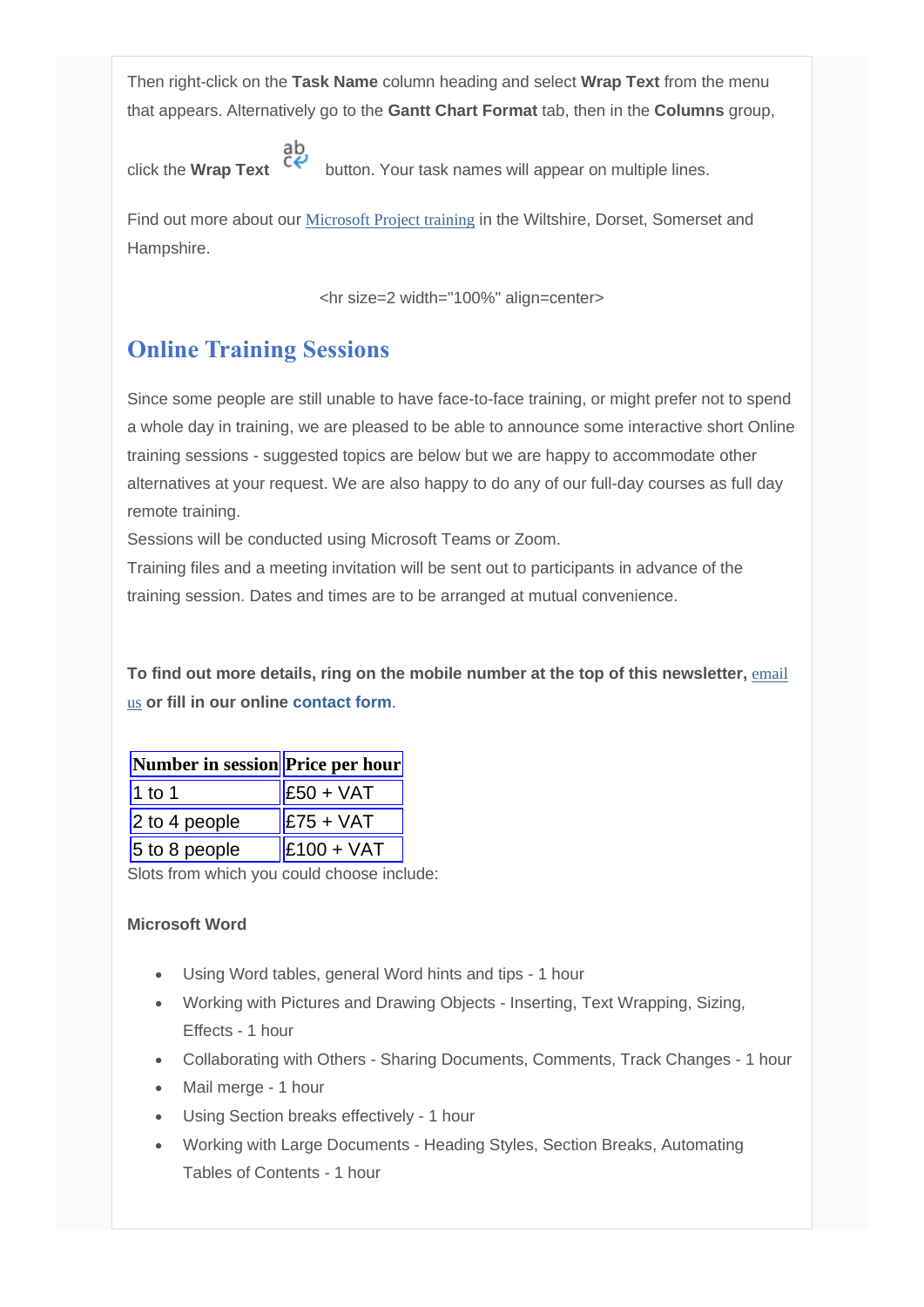#### **Microsoft Excel**

- Creating a new workbook, Basic Formatting, Basic Formulas, Saving, Printing 1 hour
- Review of Basic Formulas, Absolute cell references (fixed cells), % of Totals, Using Quick Analysis for % of Totals and Cumulative Totals - 1 hour
- Grouping worksheets, Calculation across worksheets, Data Consolidation 1 hour
- Sorting, Filtering, Conditional Formatting 1 hour
- Charting 1 hour
- Date and Text Functions 1 hour
- IF, Nested IF, AND, OR, SUMIF, SUMIFS, COUNTIF, COUNTIFS, AVERAGEIF, IFERROR - 1.5 hours
- Named ranges, VLOOKUP, XLOOKUP 1 hour
- Pivot Tables 1 hour

#### **Microsoft PowerPoint**

- Creating a new presentation, Slide Layouts, Slide Views, Moving Slides 1 hour
- Working with SmartArt, Animating SmartArt and Bulleted Lists 1 hour
- Tables and Charts 1 hour
- Using SmartArt, Animating bulleted lists and SmartArt, Using Drawing Tools, Manipulating Pictures - 1 hour

#### **Microsoft Outlook**

- Calendar, Creating Recurring Appointments, Making Appointments private, Using the Scheduling Assistant - 1 hour
- Email Rules and Alerts, Creating a Task from an Email, Creating an Appointment from an Email, Quick Parts, Email Templates - 1 hour

#### **Microsoft Project**

- Working with Tasks, Creating a Gantt Chart, Links, Lags and Leads 1.5 hours
- Creating a resource sheet, Assigning resources to tasks 1.5 hours
- Views, Tables, Filters, Creating Reports 1.5 hours
- Adding costs to projects 1 hour
- Creating Reports -1 hour
- Baselining a project and tracking progress 1 hour
- Consolidating Projects in a Master Plan, Pooling resources across Projects 1.5 hours

#### **Crystal Reports**